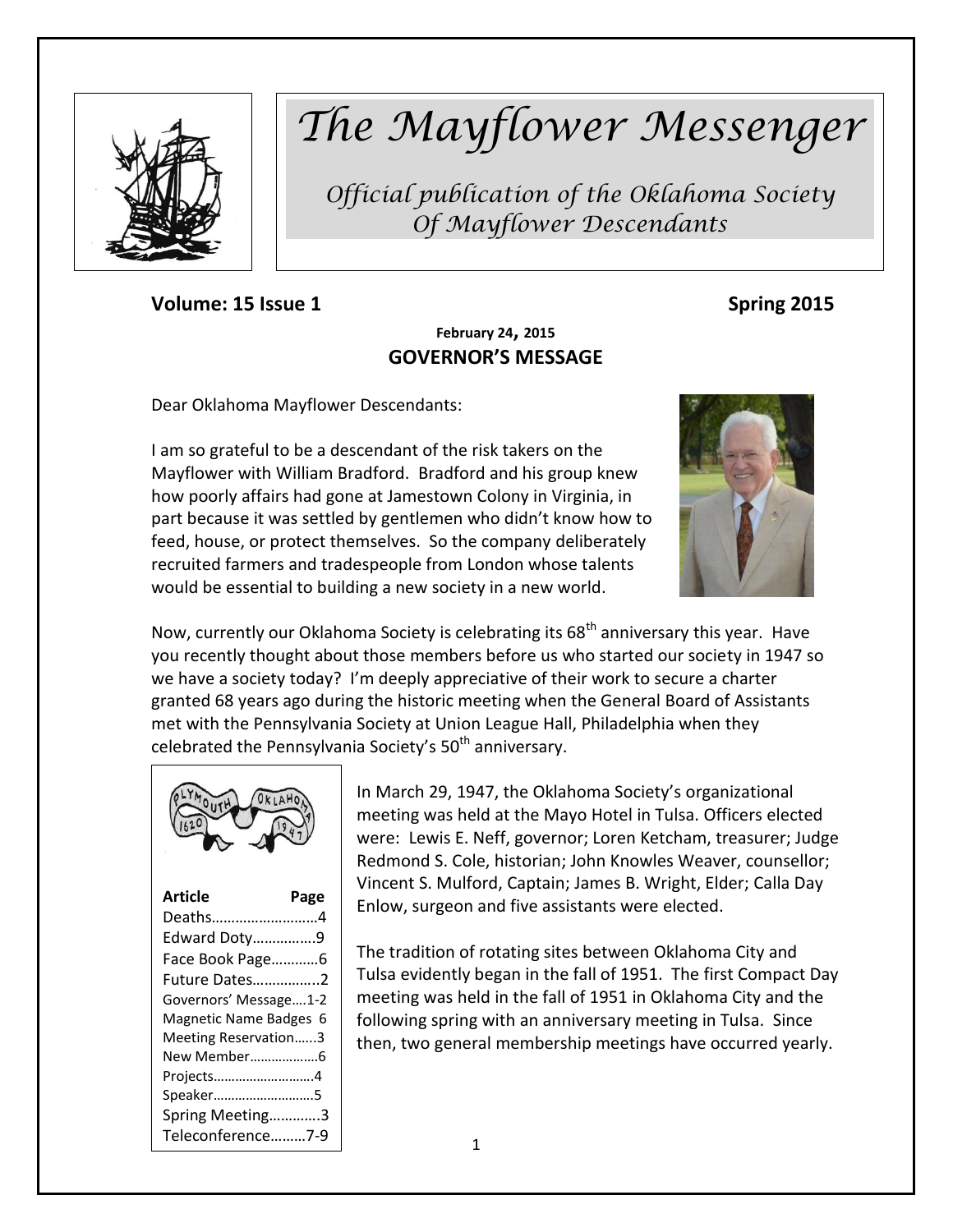Our ancestors were dedicated to preserving the memory of the Mayflower pilgrims and the freedom which they so dearly won for themselves and passed on to us. Are you ready for insight into the history of our state, associating with and getting to know other Mayflower descendants and celebrating our society's  $68<sup>th</sup>$  anniversary? Do we have this dedication? It is up to us to keep the candle light glowing of the Oklahoma Mayflower Society Descendants. Have you invited a friend or relative to become a member? Take out your pen and fill in the registration form and mail it right away to Lauri Robinson, treasurer before the **deadline of 14 March 2015**.

Due to heavy spring booking completed a year ahead at the Oaks Country Club, much to my astonishment last November, there were no Saturday mornings available in either March or April 2015. Graciously, the Oaks squeezed the Mayflower Society in by scheduling us in the **early afternoon** as another group is departing. I encourage you to be flexible and enjoy the encounter of a meeting time change for only this meeting. The **Board of Assistants will meet at 2:pm** while the **general membership meeting will begin at 3:30 pm**.

Note in another page in the "Save the Dates" article that our following meetings are already scheduled through spring 2016. Please insert these future dates into your calendars now. An invitation has been extended to Governor General to Lea Sinclair Filson to attend our April 2016 meeting. Many volunteers work behind the scenes to maintain the Oklahoma Society of Mayflower Descendants and a few are pictured in this edition. Thanks to our newsletter editor Sharlee Kuhns for her work on our newsletters.

I'm looking forward to meeting and seeing you in the afternoon of Saturday March 28, 2015 during our Oklahoma Society Mayflower Descendants meeting.

Honoring our legacy and celebrating freedom,

Stuart O. Denslow

Governor Oklahoma Society Mayflower Descendants

# SAVE FUTURE DATES

#### FOR OKLAHOMA SOCIETY MAYFLOWER DESCENDANTS MEETINGS

- March 28, 2015 Oakes Country Club--Mayflower Annual Dinner 2 pm Mayflower Board Meeting 3:30 General Membership Meeting; 4:15 pm Early Dinner followed by program-Tulsa
- November 14, 2015 The Greens Country Club, OKC 9:30 am Assistants Board Meeting 11 am General Meeting with lunch followed by program
- April 2, 2016 Oaks Country Club, Tulsa 9:30 am Assistants Board Meeting; 11 am General Meeting with lunch followed by program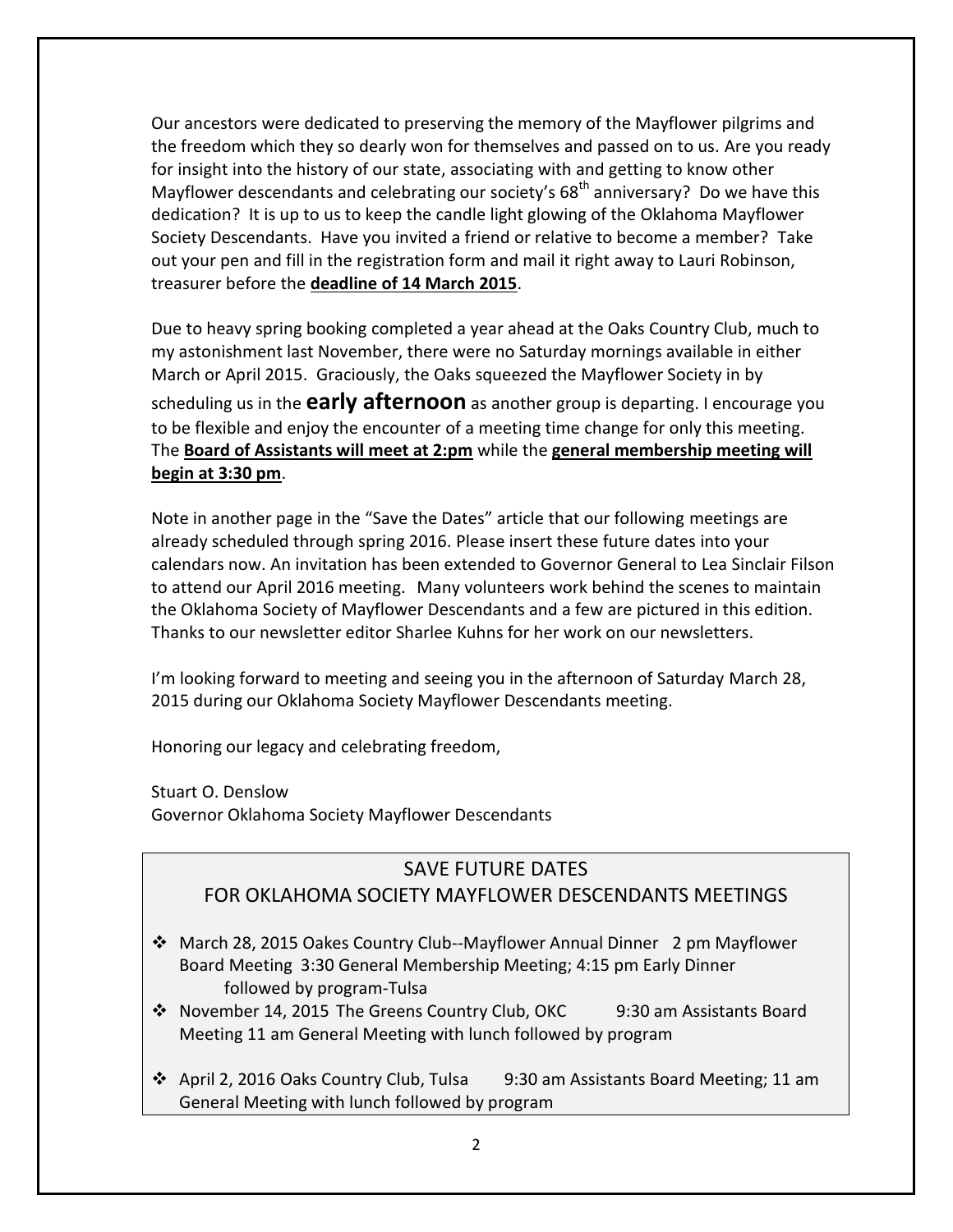

**68th Oklahoma Society of Mayflower Descendants Board of Assistants 2:30 PM General Board Meeting 3:30 PM Saturday March 28, 2015 The Oaks Country Club, Tulsa 6500 South 49th West Avenue**



(located west of I-75 on 71<sup>st</sup> Street)

Directions: Creek Turn Pike to I-75> turn onto north I-75> turn left onto 71<sup>st</sup> Street—about 3 miles> top of hill on right overlooking Tulsa (those traveling from North of Tulsa: I-75 South to 75  $s$  turn right onto 71 $s$ <sup>t</sup>—abt 3 miles> top of hill on right

# **A Gathering of Oklahoma Society of Mayflower Descendants**

**Deadline for registration is March 14, 2015. No cancellations or refunds after that date.**

Mail this form with your **check** made **payable to Oklahoma Society of Mayflower Descendants** to: Laurie Robinson, Treasurer 9789 Hefner Village Blvd Oklahoma City, OK 73162-7764

**Menu**: Roast Park with apple glaze--served with mashed potatoes and seasonal vegetables; mixed green salad, cheese, tomatoes with rice wine vinaigrette; hot rolls and butter; assorted beverages and cheery cobbler crisp.

This notice is to reserve \_\_\_\_\_\_\_\_early afternoon dinners at \$22.00 per plate...\$

Optional Donation

- a. (The General Society Mayflower Society is \$18,000 short from the 2014 Appeal and \$18,000.00 is needed for the 2015 budget……………………………………\$\_\_\_\_\_\_\_\_
- b. Donation for OK Mayflower Society to purchase new Silver Books for designated OKC Library …….and Tulsa City County Hardesty Library………………………\$\_\_\_\_\_\_\_\_

| Member Name       |  |
|-------------------|--|
| Address:          |  |
| City, State, Zip: |  |

Phone **E-Mail:** 

My check payable to the Oklahoma Society of Mayflower Descendants is enclosed.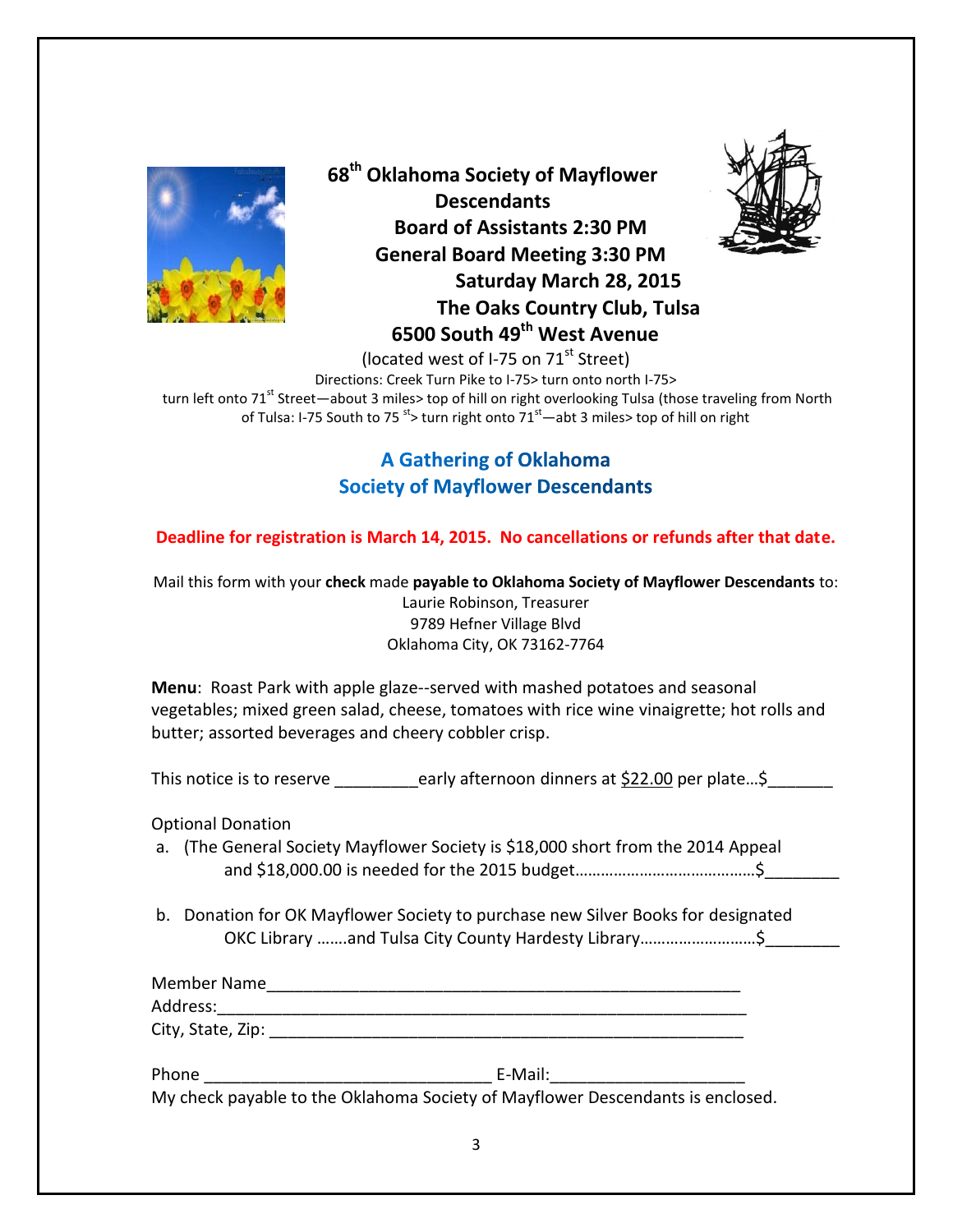### **PAST**



Elder Henry Baer shared he following members' deaths:

Joyline Stearns Costen died 11 July 2013 OK 424 GS 33279

Dorothy Pralle died 09 April 2014 OK937 GS 63350

Sarah Phelps Leavens Gilmour died Jan 6, 2015 OK 495 GS 44133

Marquetta Brown died 12 February 2015 OK 725 – GS 60136



Jeannine Long

During the November 21, 2014 board of assistants' meeting, it was decided to create a current membership yearbook for 2015. This is a valuable tool for our membership.

Numerous members spent hours calling members; and a great number of e-mail messages were sent to secure current contact information.

Our treasurer, Lauri Robinson worked meticulously with Jeannine and Mildred locating members.

### **PROJECTS**



Mildred Greenstreet

Mildred Greenstreet and Jeannine Long worked for several weeks creating a current database.

Jeannine supervised the printing. The yearbook was emailed to those with e-mail addresses and about 40 members without an e-mail address received it via the U.S. Mail.

If your contact information changes, please notify Mildred or Jeannine immediately and they will notify the membership accordingly.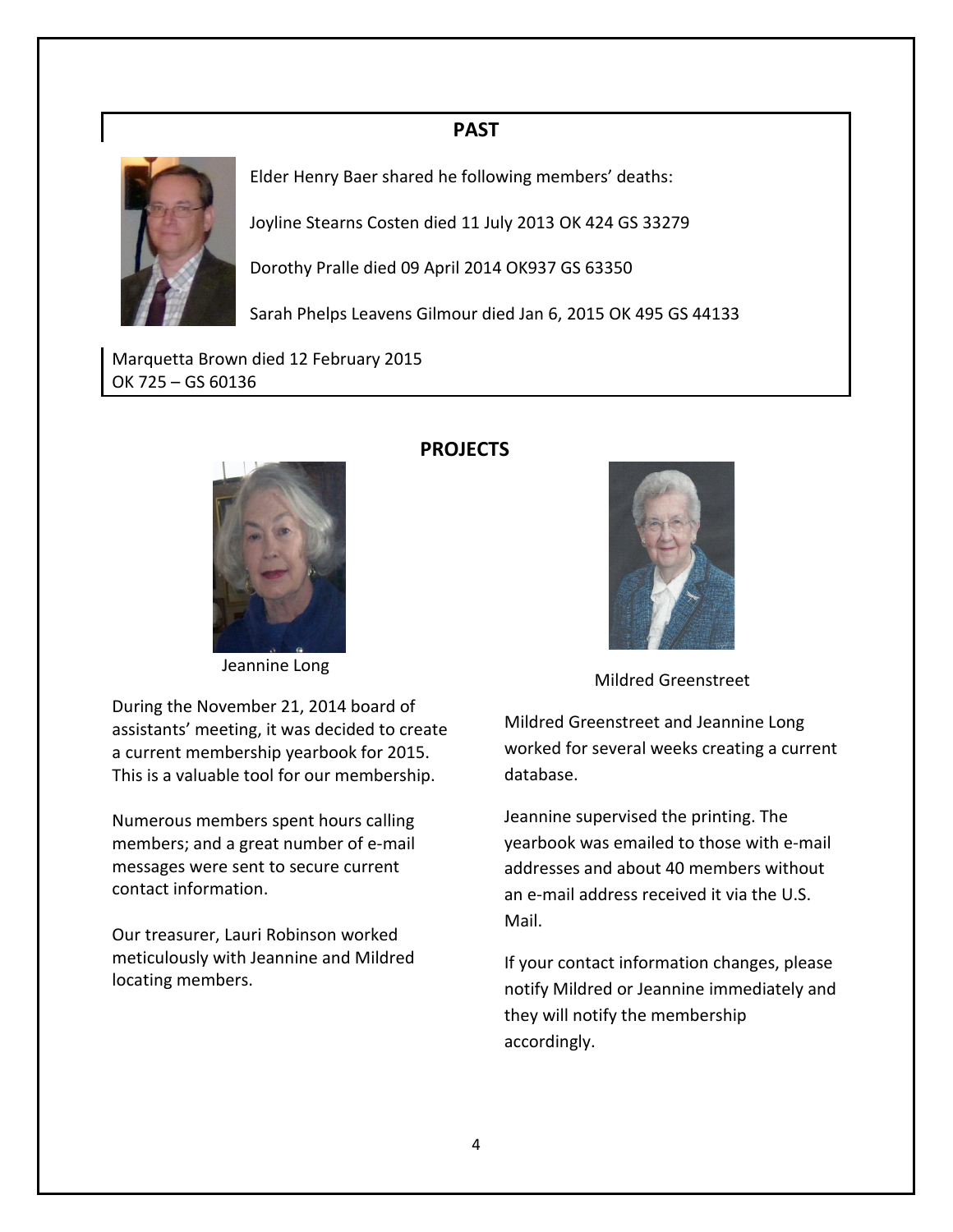# **MARCH 28, 2015 OK MAYFLOWER SOCIETY'S PROGRAM "From Sagebrush to Statehood"**



You are in for a real treat to listen to Alan Jarvis's presentation. His presentation is a narrative accompanied with pictures of the Gilcrease Museum's art and photographs chronicling Oklahoma's path from Indian Territory to statehood in 1907.

Mr. Jarvis grew up in Bartlesville and graduated from College High School in 1966. Following high school graduation, he enlisted in 1968 in the Marine Corps. He is a Vietnam veteran serving 1969 and 1970.

Graduating with a Bachelor of Arts Degree in Fine Arts from Tulsa University, he worked for 26 years for Cities Service Oil Company in

Tulsa and retired in 2010 from West Corporation after 14 years in their IT management department.

Alan joined the Volunteer Group called "The Gillies" at the Gilcrease Museum in 2010. He is past chairman of the Gilcrease Outreach Program entitled "Gilcrease Goes to School' creating and delivering slide presentations for area elementary schools. Currently, he is the chairman of the Gilcrease Outreach Program "Speaking of Gilcrease"—creating and delivering power point presentations to civic groups, retirement and assisted living centers and church groups.



**2014 – 2016 Officers**

(Pictured left to right): Governor Stuart Denslow; Deputy Governor David knight; Treasurer Lauri Robinson; Secretary Pam Hill; Historian Katherine Patterson; Captain Pat Roark; and Elder Henry Baer (missing in picture: Surgeon Gary Denslow and counselor George H. Ramey)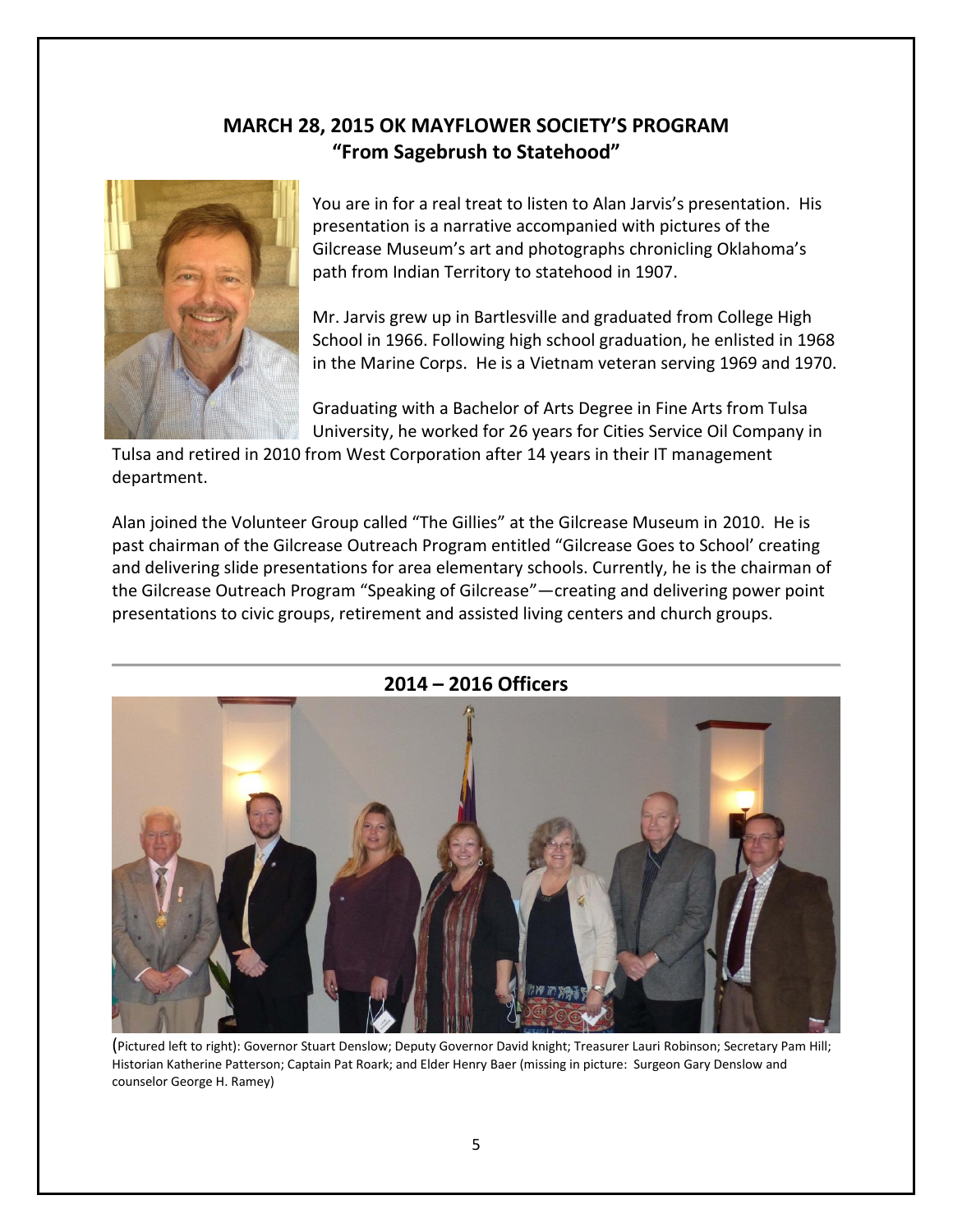### **OKLAHOMA SOCIETY MAYFLOWER DESCENDANTS IS ON FACEBOOK**

Manager Norma Hughes

A new year is present and offers an opportunity for us to use social media to the benefit of communication with our members. Did you know there is a private Ok State Mayflower Society Face Book Page? Are you a subscriber to Face Book? If so, contact our manager Norma Hughes at[: nmhughes@cox.net](mailto:nmhughes@cox.net) and ask to become a subscriber to this page. Norma will ask for your OK Society's number in addition to you name and e-mail address.

What is the purpose of this page? It is a forum for discussing topics of common interest to Oklahoma Society Mayflower Descendants membership. This is a location where only our members may post questions or informational items about our General Mayflower Society or our state society or ask questions about conducting research. A member will post a question and someone else will probably provide the answer. Appropriate posts include questions about activities, project and membership news. The focus of posts and comments are on the Mayflower for example, the death of a member of the State Society and a picture may be posted and appropriate comments made to the posting.

Remember, we are a non-political society and posting must adhere to Mayflower business. Please use your private individual Facebook page to post personal activities and family news.

Thanks for your cooperation in complying with these guidelines. With your help, 2015 promises to be an outstanding year for OK Mayflower Society.



 $\overline{a}$ 

#### **NEW MEMBER**

Historian Kathy Patterson announces and asks you to insert this name into your yearbook: James Alexander Greenstreet OK # 981 GS#87793

**\_\_\_\_\_\_\_\_\_\_\_\_\_\_\_\_\_\_\_\_\_\_\_\_\_\_\_\_\_\_ \_\_\_\_\_\_\_\_\_\_\_\_**

12918 Youngfield Cypress, TX 74429

Ancestor: Edward Fuller

\_\_\_\_\_\_\_\_\_\_\_\_\_\_\_\_\_\_\_\_\_\_\_\_\_\_\_\_\_\_\_\_\_\_\_\_\_\_\_\_\_\_\_\_\_\_\_\_\_\_

# **OK SOCIETY MAYFLOWER NAME BADGES AVAILABLE**

A magnetic name badge is available. On a piece of paper, specify how you wish your name to appear on your name badge. Make checks payable to OK Society Mayflower Descendants for \$13.00 and mail to: Stuart Denslow 5721 W. Orlando Circle; Broken Arrow, OK 74100.

If you place your order prior to March  $14<sup>th</sup>$ , it will be available at the Registration desk for pick up on March 28, 2015**.** If you wish the name badge mailed to you, the cost is \$16.00.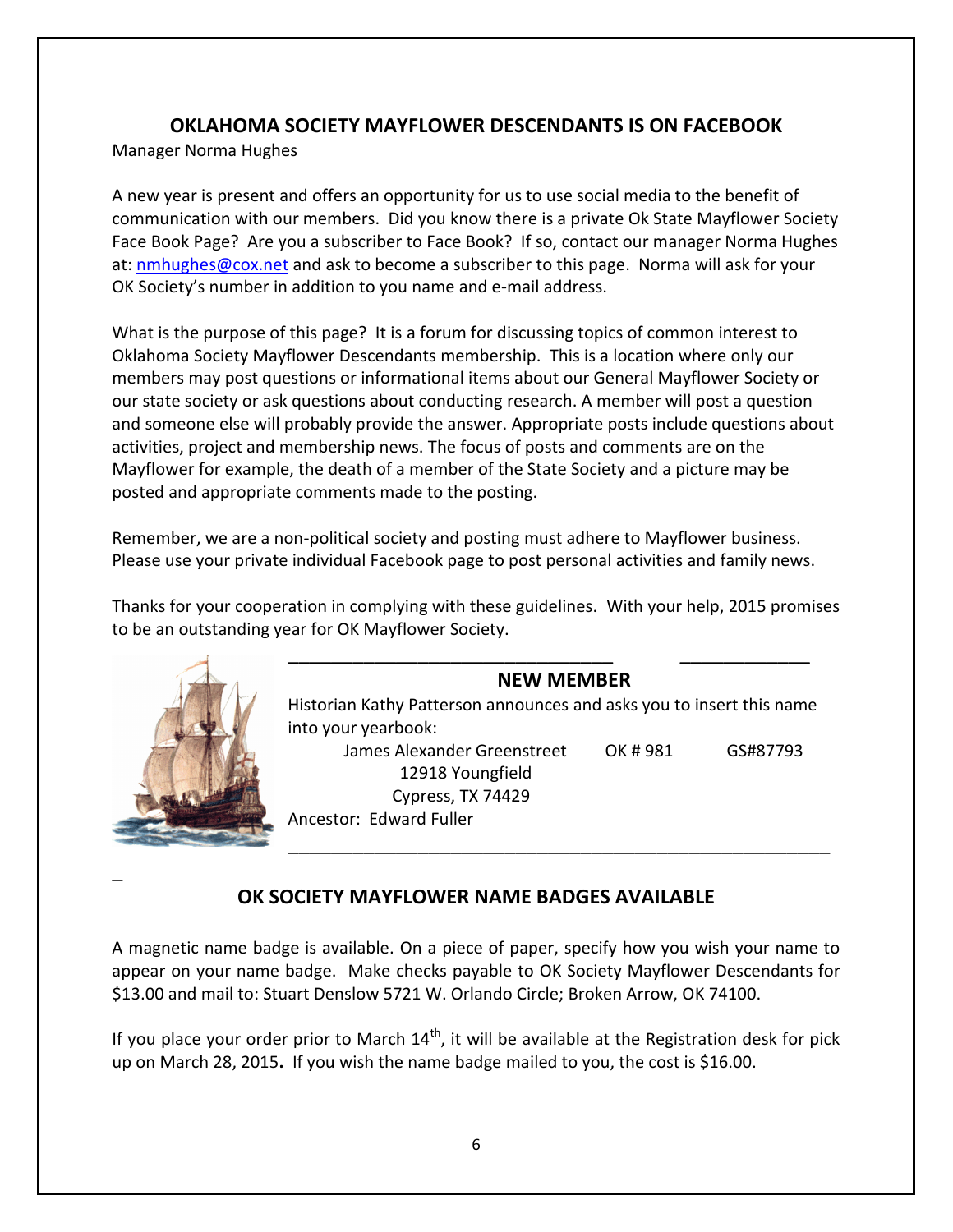# **Quarterly Teleconference (one way listening) with Governor General Lea Sinclair Filson 21 January 2015 (Summarized by Governor Stuart Denslow)**

Governor Filson's first teleconference was a winner in every respect. She encouraged everyone to write her at (governorgeneral@themayflowersociety.org) with any questions, ideas or suggestions. She thanked all for the thousands of hours volunteered at the state and national levels of our society. Then she expressed appreciation to the hard-working staff in Plymouth.

Governor Filson acknowledged staff member Carolyn Doyle who retired earlier in January and encouraged retirement cards be mailed to her (A card was mailed on behalf of the OK Mayflower Society). Carolyn's replacement will be someone experienced in retail sales. Governor Filson is looking at this area with plans on how to create more revenue stream. Angela Cardinal, membership manager is also leaving. A new verifier will be starting soon. She acknowledged there is a shortage of help in the historian general's office and stated plans are underway for filling a position there.

Building the General Society Mayflower Descendants (GSMD) brand (an identifying logo or product) is critical in strengthening our creditability in the genealogical community. Governor Filson stated she wants the GSMD to continue being the 'gold standard' to others in the public. She stated the society has a younger appealing logo which will be on every communication element.

Announcements included:

- 1. Brewster book's arrival—sketches and information not before known about Pilgrim Elder William Brewster
- 2. Alden book has gone to print

(To be continued)



EDWARD DOTY June 2013

Governor Stuart Denslow and family visited the Mayflower Museum in Plymouth, MA and were flabbergasted to discover their Mayflower ancestor Edward Doty's oil lamp is displayed in the Mayflower Museum. This is OK Mayflower Society members Dean, Gary, and Stuart Denslow's 10<sup>th</sup> great grandfather and Cindy Denslow Flaugher's 11<sup>th</sup> great grandfather.

Doty was one of the *Mayflower* passengers that have left an extensive record of his personality. He had a quick temper that often was out of control and had many business dealings. Doty lived there throughout the rest of his life.

Over 92,000 descendants have been identified from Edward Doty. The 14<sup>th</sup> generation would probably be over 400 years removed from him.